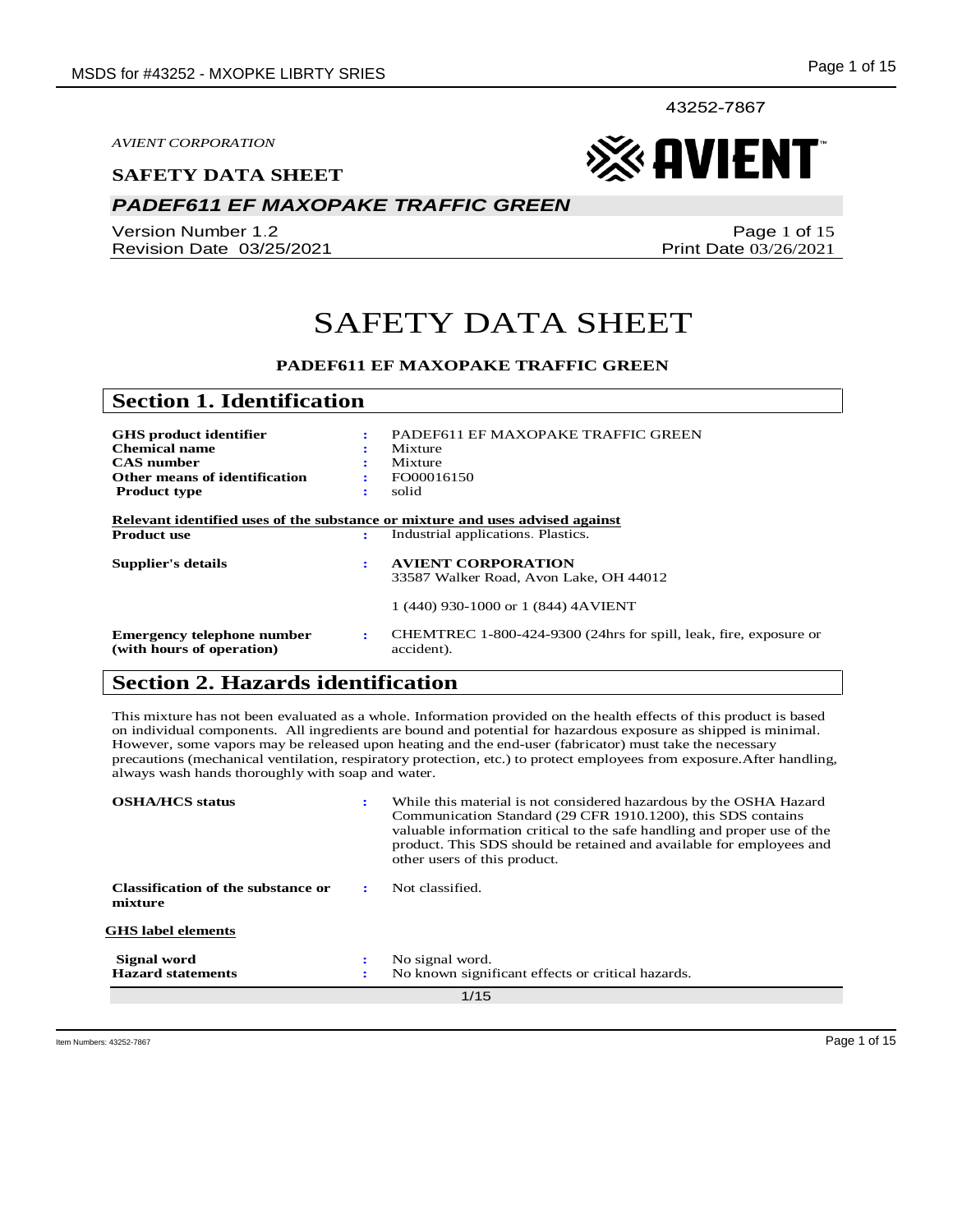#### **SAFETY DATA SHEET**

## *PADEF611 EF MAXOPAKE TRAFFIC GREEN*

Version Number 1.2 Revision Date 03/25/2021

# ※ AVIENT

Page 2 of 15 Print Date 03/26/2021

#### **Precautionary statements**

|                                  | Not applicable. |
|----------------------------------|-----------------|
| Prevention                       | Not applicable. |
| <b>Response</b>                  | Not applicable. |
| <b>Storage</b>                   | Not applicable. |
| <b>Disposal</b>                  | Not applicable. |
| Supplemental label elements      | None known.     |
| Hazards not otherwise classified | None known.     |
|                                  | Not available.  |

## **Section 3. Composition/information on ingredients**

| Substance/mixture             | Mixture    |
|-------------------------------|------------|
| <b>Chemical name</b>          | Mixture    |
| Other means of identification | FO00016150 |

**CAS number/other identifiers**

| Ingredient name      | $\mathbf o$ | number<br>UA S |
|----------------------|-------------|----------------|
| m.<br>tanium dioxide | — <≕<br>>≕  | 13463-67-7     |

Any concentration shown as a range is to protect confidentiality or is due to batch variation.

**There are no additional ingredients present which, within the current knowledge of the supplier and in the concentrations applicable, are classified as hazardous to health or the environment and hence require reporting in this section.**

**Occupational exposure limits, if available, are listed in Section 8.**

### **Section 4. First aid measures**

#### **Description of necessary first aid measures**

| Eve contact         | Immediately flush eyes with plenty of water, occasionally lifting the<br>upper and lower eyelids. Check for and remove any contact lenses.<br>Get medical attention if irritation occurs. |
|---------------------|-------------------------------------------------------------------------------------------------------------------------------------------------------------------------------------------|
| <b>Inhalation</b>   | Remove victim to fresh air and keep at rest in a position comfortable<br>for breathing. Get medical attention if symptoms occur.                                                          |
| <b>Skin contact</b> | Flush contaminated skin with plenty of water. Remove contaminated<br>clothing and shoes. Get medical attention if symptoms occur.                                                         |
| <b>Ingestion</b>    | Wash out mouth with water. Remove victim to fresh air and keep at<br>rest in a position comfortable for breathing. If material has been                                                   |
|                     | 2/15                                                                                                                                                                                      |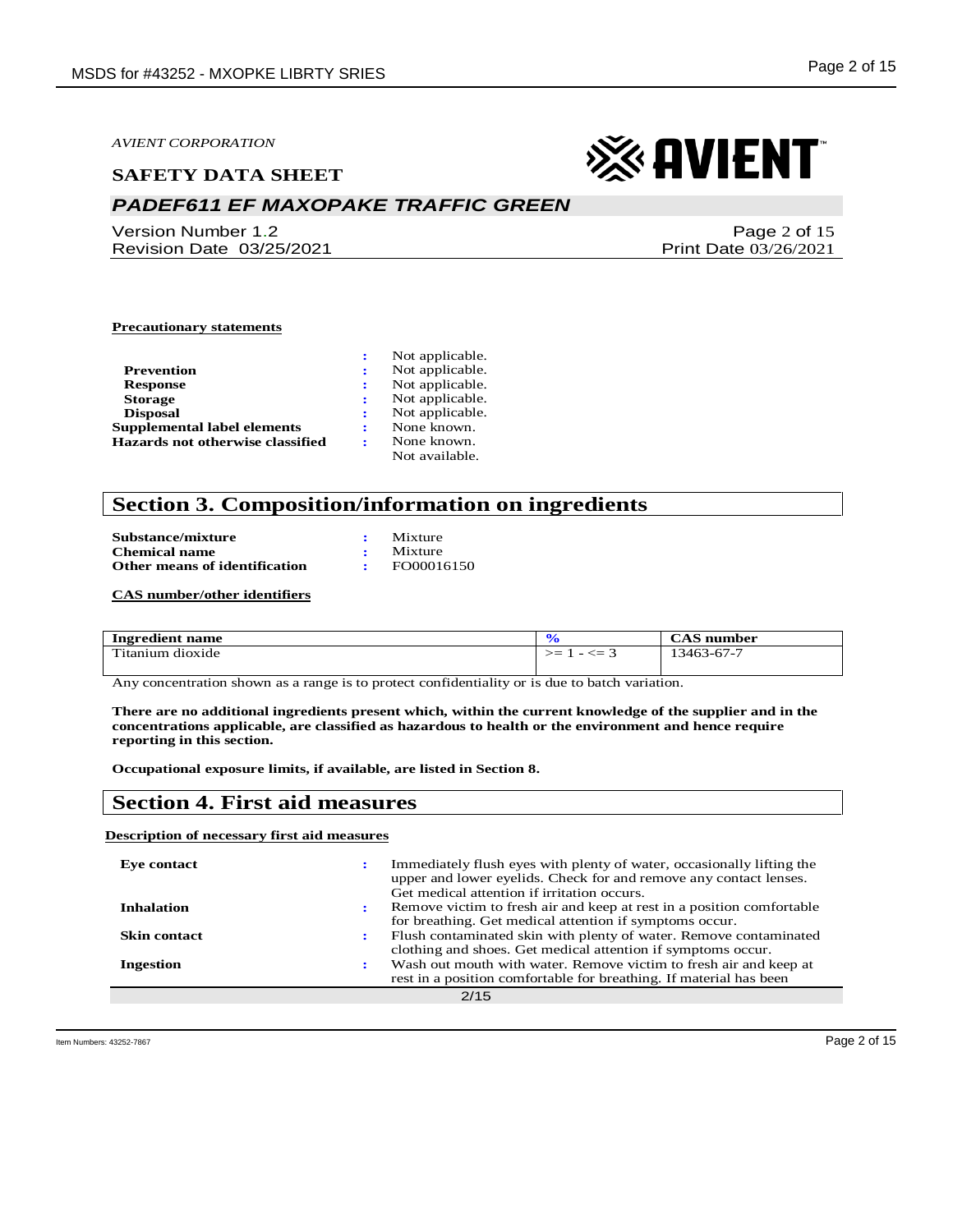#### **SAFETY DATA SHEET**

## *PADEF611 EF MAXOPAKE TRAFFIC GREEN*

Version Number 1.2 Revision Date 03/25/2021

## ※AVIENT

Page 3 of 15 Print Date 03/26/2021

swallowed and the exposed person is conscious, give small quantities of water to drink. Do not induce vomiting unless directed to do so by medical personnel. Get medical attention if symptoms occur.

#### **Most important symptoms/effects, acute and delayed**

#### **Potential acute health effects**

| Eye contact<br><b>Inhalation</b><br><b>Skin contact</b><br><b>Ingestion</b> | No known significant effects or critical hazards.<br>÷<br>No known significant effects or critical hazards.<br>÷<br>No known significant effects or critical hazards.<br>÷<br>No known significant effects or critical hazards.<br>÷ |
|-----------------------------------------------------------------------------|--------------------------------------------------------------------------------------------------------------------------------------------------------------------------------------------------------------------------------------|
| Over-exposure signs/symptoms                                                |                                                                                                                                                                                                                                      |
| Eye contact                                                                 | No specific data.<br>÷                                                                                                                                                                                                               |
| <b>Inhalation</b>                                                           | No specific data.<br>÷                                                                                                                                                                                                               |
| <b>Skin contact</b>                                                         | No specific data.<br>÷                                                                                                                                                                                                               |
| Ingestion                                                                   | No specific data.<br>÷                                                                                                                                                                                                               |
|                                                                             | Indication of immediate medical attention and special treatment needed, if necessary                                                                                                                                                 |
| Notes to physician                                                          | Treat symptomatically. Contact poison treatment specialist<br>÷<br>immediately if large quantities have been ingested or inhaled.                                                                                                    |
| <b>Specific treatments</b>                                                  | No specific treatment.<br>÷                                                                                                                                                                                                          |
| <b>Protection of first-aiders</b>                                           | No action shall be taken involving any personal risk or without<br>÷<br>suitable training.                                                                                                                                           |

**See toxicological information (Section 11)**

## **Section 5. Fire-fighting measures**

#### **Extinguishing media**

| Suitable extinguishing media<br>Unsuitable extinguishing media | ÷<br>÷ | In case of fire, use water spray (fog), foam, dry chemical or $CO2$ .<br>None known.                                                                           |
|----------------------------------------------------------------|--------|----------------------------------------------------------------------------------------------------------------------------------------------------------------|
| Specific hazards arising from the<br>chemical                  |        | No specific fire or explosion hazard.                                                                                                                          |
| <b>Hazardous thermal</b><br>decomposition products             | ÷      | May emit Hydrogen Chloride (HCl).<br>Decomposition products may include the following materials:<br>carbon dioxide<br>carbon monoxide<br>halogenated compounds |
|                                                                |        | 3/15                                                                                                                                                           |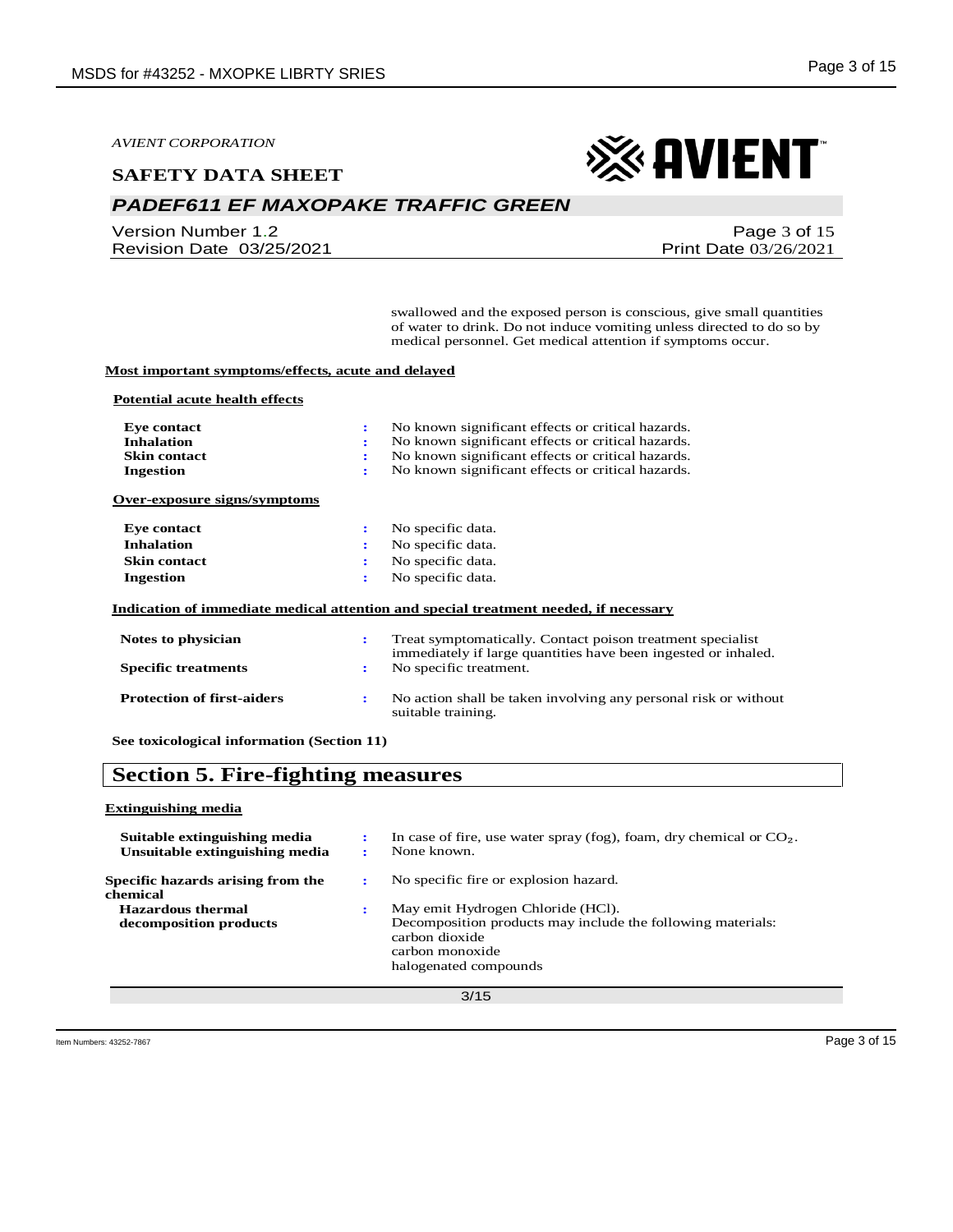#### **SAFETY DATA SHEET**

## *PADEF611 EF MAXOPAKE TRAFFIC GREEN*

Version Number 1.2 Revision Date 03/25/2021 ※ AVIENT

Page 4 of 15 Print Date 03/26/2021

metal oxide/oxides

| Special protective actions for fire-<br><b>fighters</b> | Promptly isolate the scene by removing all persons from the vicinity<br>of the incident if there is a fire. No action shall be taken involving any                                                                        |
|---------------------------------------------------------|---------------------------------------------------------------------------------------------------------------------------------------------------------------------------------------------------------------------------|
| Special protective equipment for<br>fire-fighters       | personal risk or without suitable training.<br>Fire-fighters should wear appropriate protective equipment and self-<br>contained breathing apparatus (SCBA) with a full face-piece operated<br>in positive pressure mode. |

## **Section 6. Accidental release measures**

#### **Personal precautions, protective equipment and emergency procedures**

| For non-emergency personnel<br>For emergency responders | $\ddot{\phantom{a}}$<br>÷ | No action shall be taken involving any personal risk or without<br>suitable training. Evacuate surrounding areas. Keep unnecessary and<br>unprotected personnel from entering. Do not touch or walk through<br>spilled material. Put on appropriate personal protective equipment.<br>If specialized clothing is required to deal with the spillage, take note<br>of any information in Section 8 on suitable and unsuitable materials.<br>See also the information in "For non-emergency personnel". |
|---------------------------------------------------------|---------------------------|-------------------------------------------------------------------------------------------------------------------------------------------------------------------------------------------------------------------------------------------------------------------------------------------------------------------------------------------------------------------------------------------------------------------------------------------------------------------------------------------------------|
| <b>Environmental precautions</b>                        | ÷                         | Avoid dispersal of spilled material and runoff and contact with soil,<br>waterways, drains and sewers. Inform the relevant authorities if the<br>product has caused environmental pollution (sewers, waterways, soil<br>or air).                                                                                                                                                                                                                                                                      |
| Methods and materials for containment and cleaning up   |                           |                                                                                                                                                                                                                                                                                                                                                                                                                                                                                                       |
| <b>Small spill</b>                                      | ÷                         | Move containers from spill area. Vacuum or sweep up material and<br>place in a designated, labeled waste container. Dispose of via a<br>licensed waste disposal contractor.                                                                                                                                                                                                                                                                                                                           |
| Large spill                                             | $\ddot{\phantom{a}}$      | Move containers from spill area. Prevent entry into sewers, water<br>courses, basements or confined areas. Vacuum or sweep up material<br>and place in a designated, labeled waste container. Dispose of via a<br>licensed waste disposal contractor. Note: see Section 1 for emergency<br>contact information and Section 13 for waste disposal.                                                                                                                                                     |

## **Section 7. Handling and storage**

| <b>Precautions for safe handling</b>                                    |                                                                                                                                                                                                                                                                                         |
|-------------------------------------------------------------------------|-----------------------------------------------------------------------------------------------------------------------------------------------------------------------------------------------------------------------------------------------------------------------------------------|
| <b>Protective measures</b><br>Advice on general occupational<br>hygiene | Put on appropriate personal protective equipment (see Section 8).<br>Eating, drinking and smoking should be prohibited in areas where this<br>material is handled, stored and processed. Workers should wash hands<br>and face before eating, drinking and smoking. Remove contaminated |
|                                                                         |                                                                                                                                                                                                                                                                                         |

Item Numbers: 43252-7867 Page 4 of 15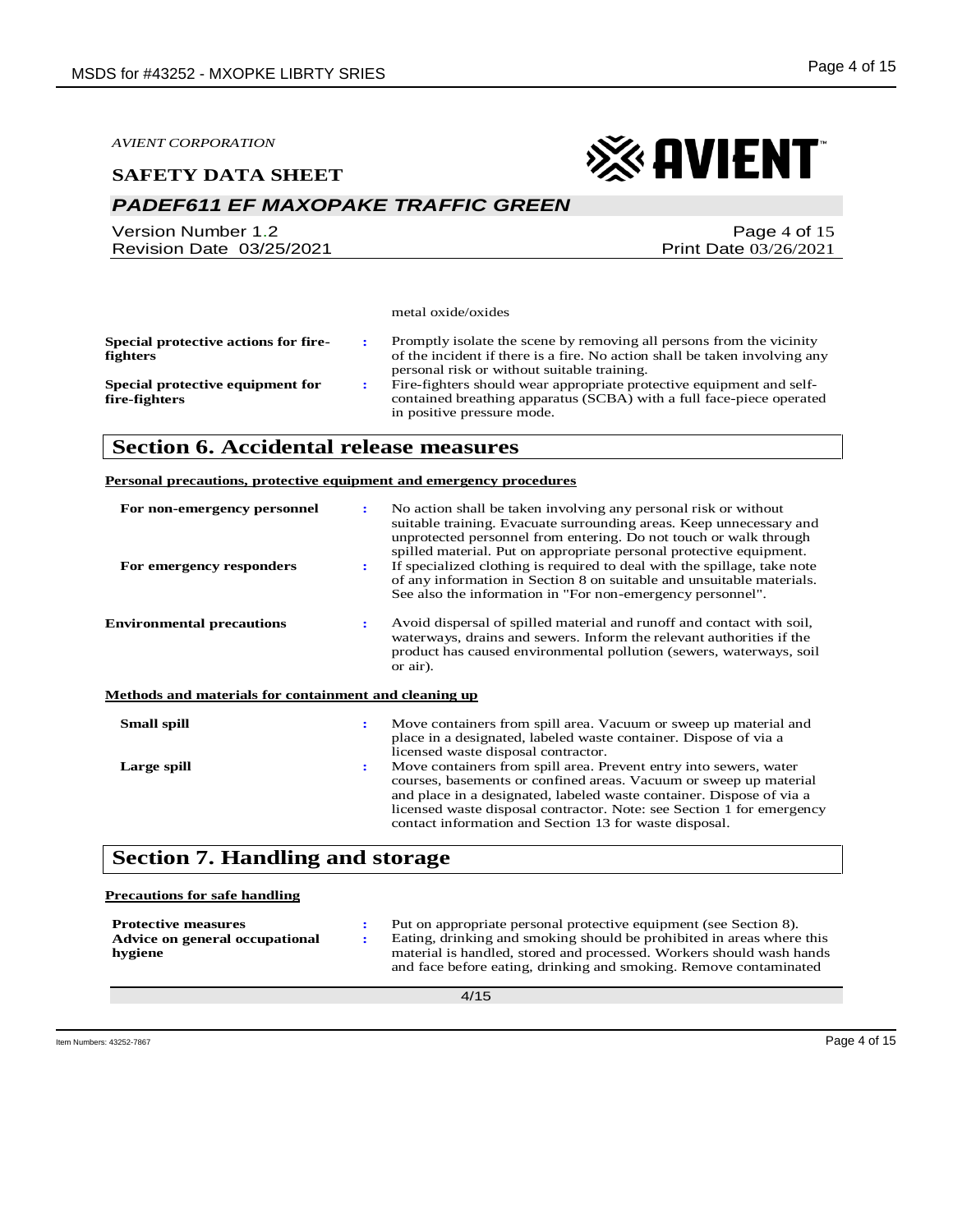#### **SAFETY DATA SHEET**

## *PADEF611 EF MAXOPAKE TRAFFIC GREEN*

Version Number 1.2 Revision Date 03/25/2021

## ※ AVIENT

Page 5 of 15 Print Date 03/26/2021

clothing and protective equipment before entering eating areas. See also Section 8 for additional information on hygiene measures.

**Conditions for safe storage, including any incompatibilities** **:** Store in accordance with local regulations. Store in original container protected from direct sunlight in a dry, cool and well-ventilated area, away from incompatible materials (see Section 10) and food and drink. Keep container tightly closed and sealed until ready for use. Containers that have been opened must be carefully resealed and kept upright to prevent leakage. Do not store in unlabeled containers. Use appropriate containment to avoid environmental contamination.

## **Section 8. Exposure controls/personal protection**

#### **Control parameters**

#### **Occupational exposure limits**

| <b>Ingredient name</b>                                   | <b>Exposure limits</b>                                                                                                                                                                                                                                                                                                                                                                             |
|----------------------------------------------------------|----------------------------------------------------------------------------------------------------------------------------------------------------------------------------------------------------------------------------------------------------------------------------------------------------------------------------------------------------------------------------------------------------|
| Titanium dioxide                                         | OSHA PEL 1989 (1989-03-01)<br>TWA 10 mg/m3 Form: Total dust<br><b>OSHA PEL (1993-06-30)</b><br>TWA 15 mg/m3 Form: Total dust<br><b>ACGIH TLV (1996-05-18)</b><br>TWA $10 \text{ mg/m}$ 3                                                                                                                                                                                                           |
|                                                          |                                                                                                                                                                                                                                                                                                                                                                                                    |
| Appropriate engineering controls<br>÷                    | Good general ventilation should be sufficient to control worker                                                                                                                                                                                                                                                                                                                                    |
| <b>Environmental exposure controls</b><br>$\ddot{\cdot}$ | exposure to airborne contaminants.<br>Emissions from ventilation or work process equipment should be                                                                                                                                                                                                                                                                                               |
|                                                          | checked to ensure they comply with the requirements of<br>environmental protection legislation. In some cases, fume scrubbers,<br>filters or engineering modifications to the process equipment will be<br>necessary to reduce emissions to acceptable levels.                                                                                                                                     |
| <b>Individual protection measures</b>                    |                                                                                                                                                                                                                                                                                                                                                                                                    |
| <b>Hygiene</b> measures<br>$\ddot{\phantom{a}}$          | Wash hands, forearms and face thoroughly after handling chemical<br>products, before eating, smoking and using the lavatory and at the end<br>of the working period. Appropriate techniques should be used to<br>remove potentially contaminated clothing. Wash contaminated<br>clothing before reusing. Ensure that eyewash stations and safety<br>showers are close to the workstation location. |
| <b>Eye/face protection</b><br>$\ddot{\phantom{a}}$       | Safety eyewear complying with an approved standard should be used<br>when a risk assessment indicates this is necessary to avoid exposure to                                                                                                                                                                                                                                                       |
|                                                          | 5/15                                                                                                                                                                                                                                                                                                                                                                                               |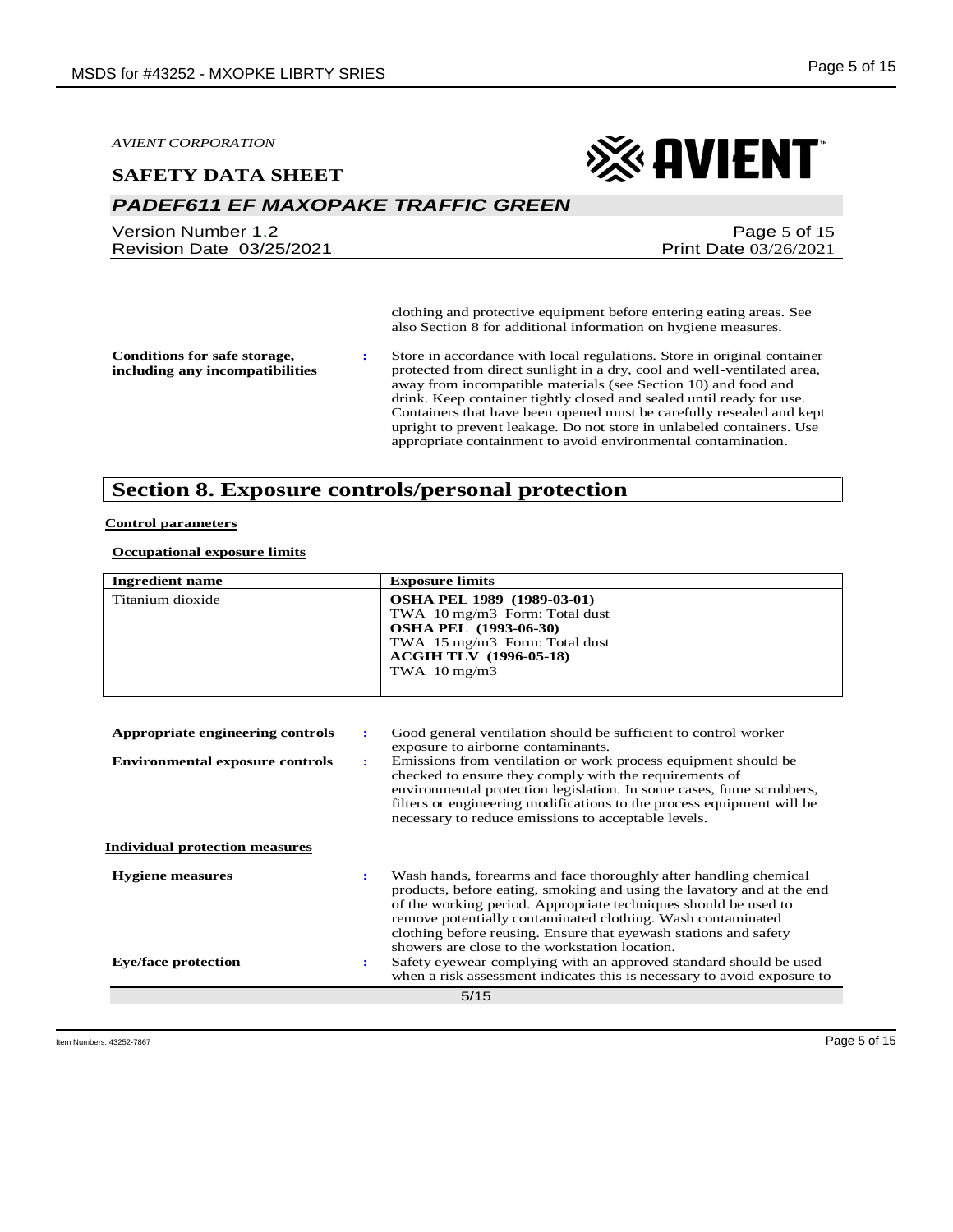#### **SAFETY DATA SHEET**



## *PADEF611 EF MAXOPAKE TRAFFIC GREEN*

| Version Number 1.2       |  |
|--------------------------|--|
| Revision Date 03/25/2021 |  |

#### Page 6 of 15 Print Date 03/26/2021

liquid splashes, mists, gases or dusts. If contact is possible, the following protection should be worn, unless the assessment indicates a higher degree of protection: safety glasses with side-shields.

| <b>Hand protection</b>        | Chemical-resistant, impervious gloves complying with an approved<br>٠.<br>standard should be worn at all times when handling chemical products<br>if a risk assessment indicates this is necessary.                                                                                     |
|-------------------------------|-----------------------------------------------------------------------------------------------------------------------------------------------------------------------------------------------------------------------------------------------------------------------------------------|
| <b>Body protection</b>        | Personal protective equipment for the body should be selected based<br>٠.<br>on the task being performed and the risks involved and should be<br>approved by a specialist before handling this product.                                                                                 |
| Other skin protection         | Appropriate footwear and any additional skin protection measures<br>٠.<br>should be selected based on the task being performed and the risks<br>involved and should be approved by a specialist before handling this<br>product.                                                        |
| <b>Respiratory protection</b> | Based on the hazard and potential for exposure, select a respirator that<br>٠.<br>meets the appropriate standard or certification. Respirators must be<br>used according to a respiratory protection program to ensure proper<br>fitting, training, and other important aspects of use. |

## **Section 9. Physical and chemical properties**

#### **Appearance**

**Skin protection**

| <b>Physical state</b>            | ፡ | solid [Paste.]               |
|----------------------------------|---|------------------------------|
| Color                            |   | <b>GREEN</b>                 |
| Odor                             |   | Faint odor.                  |
| Odor threshold                   |   | Not available.               |
| рH                               |   | Not available.               |
| <b>Melting point</b>             |   | Not available.               |
| <b>Boiling point</b>             |   | Not available.               |
| <b>Flash point</b>               | ÷ | Not available.               |
| <b>Burning time</b>              |   | Not available.               |
| <b>Burning rate</b>              |   | Not available.               |
| <b>Evaporation rate</b>          |   | Not available.               |
| <b>Flammability (solid, gas)</b> |   | Not available.               |
| Lower and upper explosive        |   | <b>Lower:</b> Not available. |
| (flammable) limits               |   | <b>Upper:</b> Not available. |
| Vapor pressure                   | ÷ | Not available.               |
| Vapor density                    |   | Not available.               |
| <b>Relative density</b>          |   | Not available.               |
| Solubility                       |   | Not available.               |
| Solubility in water              | ÷ | insoluble in water.          |
| <b>Partition coefficient: n-</b> | ÷ | Not available.               |
|                                  |   |                              |

6/15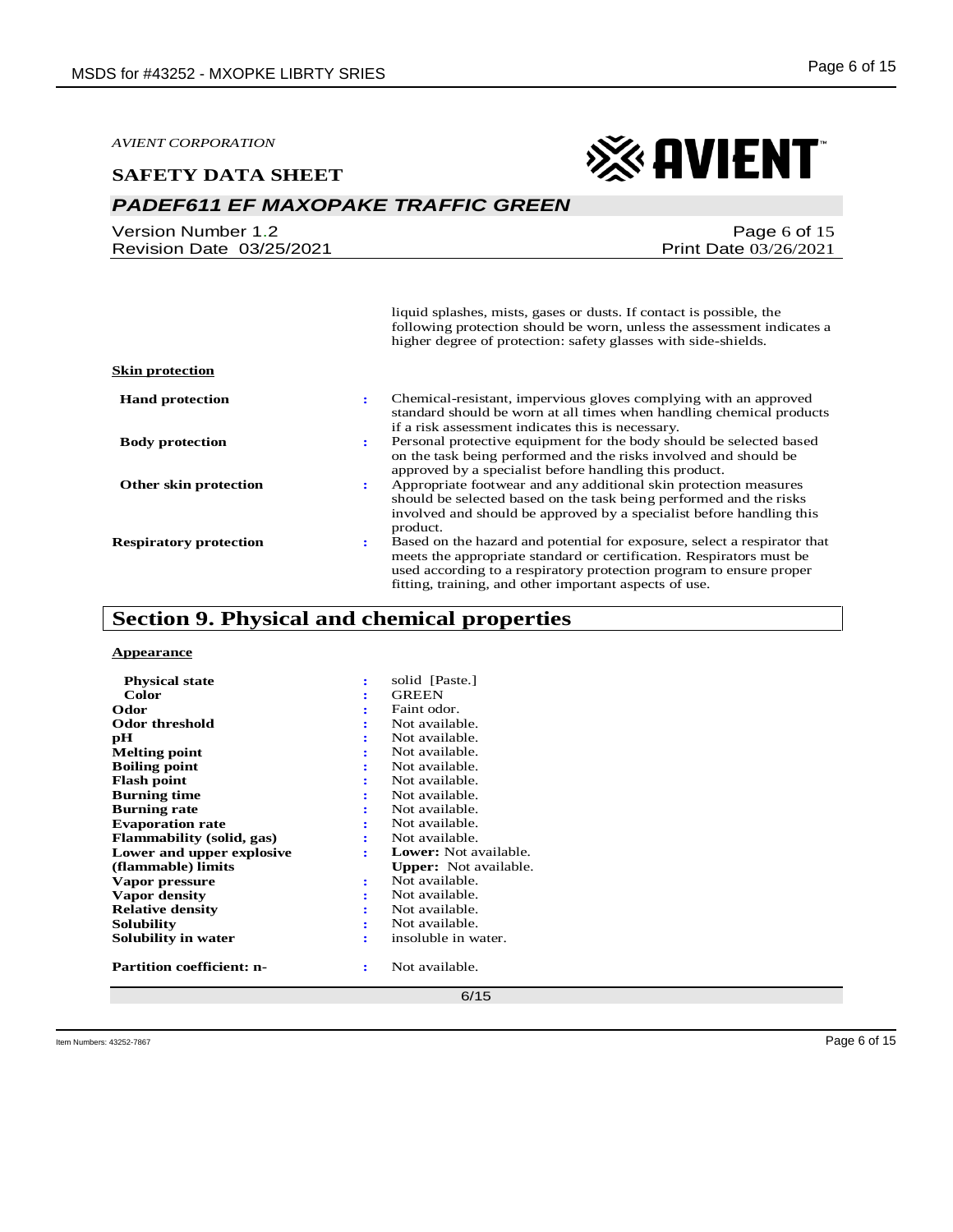**octanol/water**

#### **SAFETY DATA SHEET**

## *PADEF611 EF MAXOPAKE TRAFFIC GREEN*

Version Number 1.2 Revision Date 03/25/2021

Print Date 03/26/2021

※ AVIENT

| <b>Auto-ignition temperature</b>      | ÷              | Not available.                 |
|---------------------------------------|----------------|--------------------------------|
| <b>Decomposition temperature</b>      | ÷              | Not available.                 |
| <b>SADT</b>                           | ÷              | Not available.                 |
| <b>Viscosity</b>                      | ÷              | <b>Dynamic:</b> Not available. |
|                                       |                | Kinematic: Not available.      |
| <b>Aerosol product</b>                |                |                                |
| <b>Heat of combustion</b>             | $\ddot{\cdot}$ | Not available.                 |
| <b>Ignition distance</b>              | ÷              | Not available.                 |
| <b>Enclosed space ignition - Time</b> | ÷              | Not available.                 |
| equivalent                            |                |                                |
| <b>Enclosed space ignition -</b>      | ÷              | Not available.                 |
| <b>Deflagration density</b>           |                |                                |
| <b>Flame</b> height                   | ÷              | Not available.                 |
| <b>Flame duration</b>                 | ż              | Not available.                 |
|                                       |                |                                |

## **Section 10. Stability and reactivity**

| <b>Reactivity</b>                          | ٠         | No specific test data related to reactivity available for this product or<br>its ingredients.           |
|--------------------------------------------|-----------|---------------------------------------------------------------------------------------------------------|
| <b>Chemical stability</b>                  | ٠         | Stable under recommended storage and handling conditions (see<br>Section 7).                            |
| <b>Possibility of hazardous reactions</b>  | ÷         | Under normal conditions of storage and use, hazardous reactions will<br>not occur.                      |
| <b>Conditions to avoid</b>                 | $\bullet$ | Keep away from extreme heat and oxidizing agents.                                                       |
| <b>Incompatible materials</b>              | ÷         | Avoid contact with acetal homopolymers and acetyl homopolymers<br>during processing.                    |
| <b>Hazardous decomposition</b><br>products | ÷         | Under normal conditions of storage and use, hazardous decomposition<br>products should not be produced. |

## **Section 11. Toxicological information**

#### **Information on toxicological effects**

**Acute toxicity**

| <b>Product/ingredient name</b> | <b>Result</b>   | <b>Species</b> | <b>Dose</b>                | Exposure |
|--------------------------------|-----------------|----------------|----------------------------|----------|
| Titanium oxide                 |                 |                |                            |          |
|                                | LC50 Inhalation | Rat - Male     | $6.82 \text{ Mg}/l$        | 4 h      |
|                                | Dusts and mists |                |                            |          |
|                                | LD50 Dermal     | Rabbit         | $> 5,000 \,\mathrm{mg/kg}$ |          |
|                                |                 |                |                            |          |

 **Conclusion/Summary :** Mixture.Not fully tested.

7/15

Page 7 of 15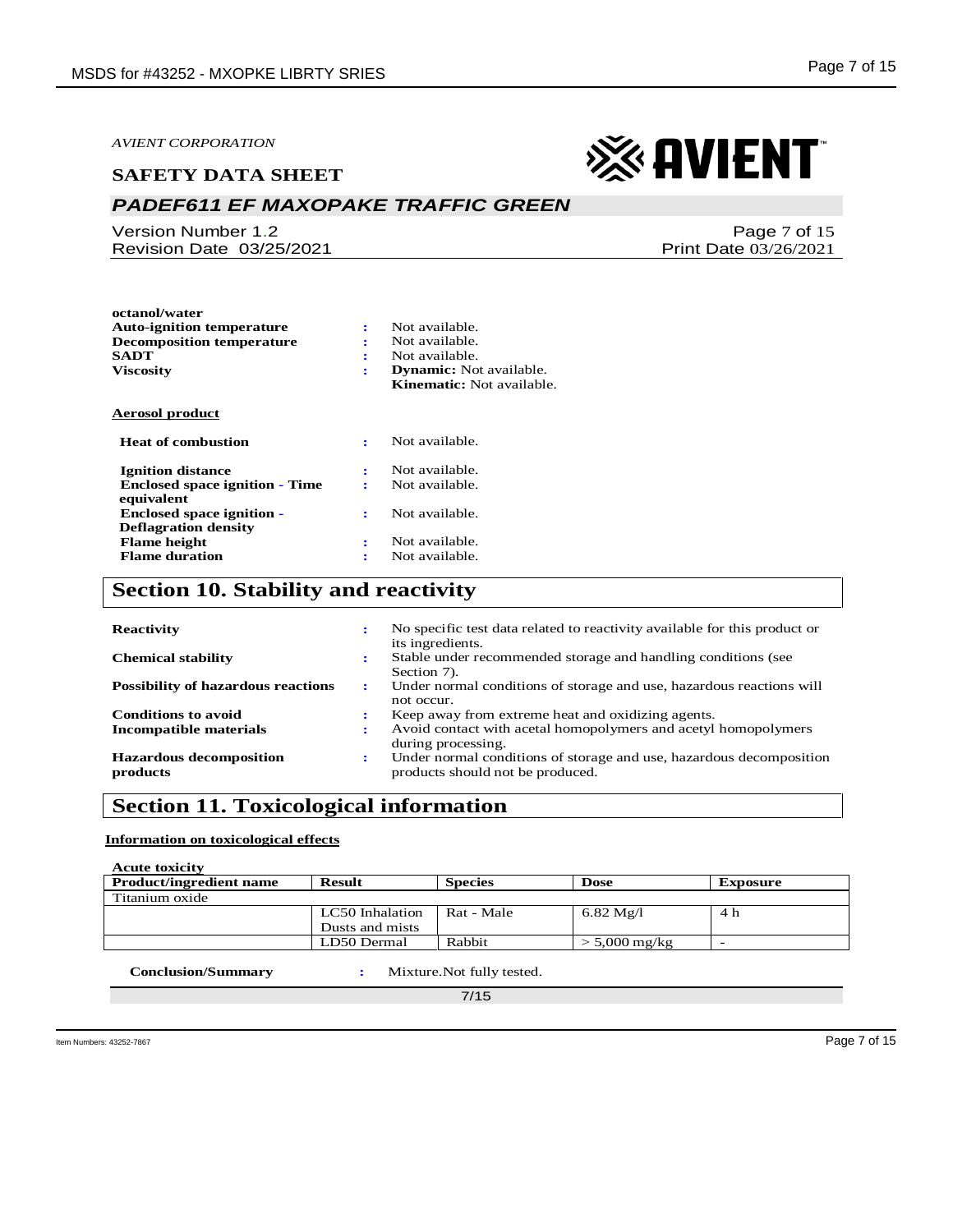#### **SAFETY DATA SHEET**

## *PADEF611 EF MAXOPAKE TRAFFIC GREEN*

Version Number 1.2 Revision Date 03/25/2021

#### **Irritation/Corrosion**

| <b>Product/ingredient name</b>                                                | <b>Result</b>                     | <b>Species</b>                                                                       | <b>Score</b> | <b>Exposure</b> | <b>Observation</b>       |
|-------------------------------------------------------------------------------|-----------------------------------|--------------------------------------------------------------------------------------|--------------|-----------------|--------------------------|
| Titanium oxide                                                                | Skin - Mild irritant              | Human                                                                                |              | 72 hrs          | $\overline{\phantom{a}}$ |
| <b>Conclusion/Summary</b><br><b>Skin</b><br><b>Eyes</b><br><b>Respiratory</b> | $\ddot{\phantom{a}}$<br>÷<br>÷    | Mixture. Not fully tested.<br>Mixture.Not fully tested.<br>Mixture.Not fully tested. |              |                 |                          |
| <b>Sensitization</b>                                                          |                                   |                                                                                      |              |                 |                          |
| <b>Conclusion/Summary</b><br><b>Skin</b><br><b>Respiratory</b>                | $\ddot{\phantom{a}}$<br>÷         | Mixture. Not fully tested.<br>Mixture. Not fully tested.                             |              |                 |                          |
| <b>Mutagenicity</b>                                                           |                                   |                                                                                      |              |                 |                          |
| <b>Conclusion/Summary</b>                                                     | ÷                                 | Mixture. Not fully tested.                                                           |              |                 |                          |
| <b>Carcinogenicity</b>                                                        |                                   |                                                                                      |              |                 |                          |
| <b>Conclusion/Summary</b>                                                     | ÷                                 | Mixture. Not fully tested.                                                           |              |                 |                          |
| <b>Classification</b>                                                         |                                   |                                                                                      |              |                 |                          |
| <b>Product/ingredient name</b>                                                | <b>OSHA</b><br><b>IARC</b>        | NTP                                                                                  |              |                 |                          |
| Titanium oxide                                                                | 2B<br>$\mathcal{L}^{\mathcal{A}}$ | $\omega$                                                                             |              |                 |                          |
| <b>Reproductive toxicity</b>                                                  |                                   |                                                                                      |              |                 |                          |
| <b>Conclusion/Summary</b>                                                     | ÷                                 | Mixture. Not fully tested.                                                           |              |                 |                          |
| <b>Teratogenicity</b>                                                         |                                   |                                                                                      |              |                 |                          |
| <b>Conclusion/Summary</b>                                                     | $\ddot{\phantom{a}}$              | Mixture. Not fully tested.                                                           |              |                 |                          |
| Specific target organ toxicity (single exposure)<br>Not available.            |                                   |                                                                                      |              |                 |                          |
| Specific target organ toxicity (repeated exposure)<br>Not available.          |                                   |                                                                                      |              |                 |                          |
| <b>Aspiration hazard</b><br>Not available.                                    |                                   |                                                                                      |              |                 |                          |
|                                                                               |                                   | 8/15                                                                                 |              |                 |                          |
|                                                                               |                                   |                                                                                      |              |                 |                          |

Page 8 of 15 Print Date 03/26/2021

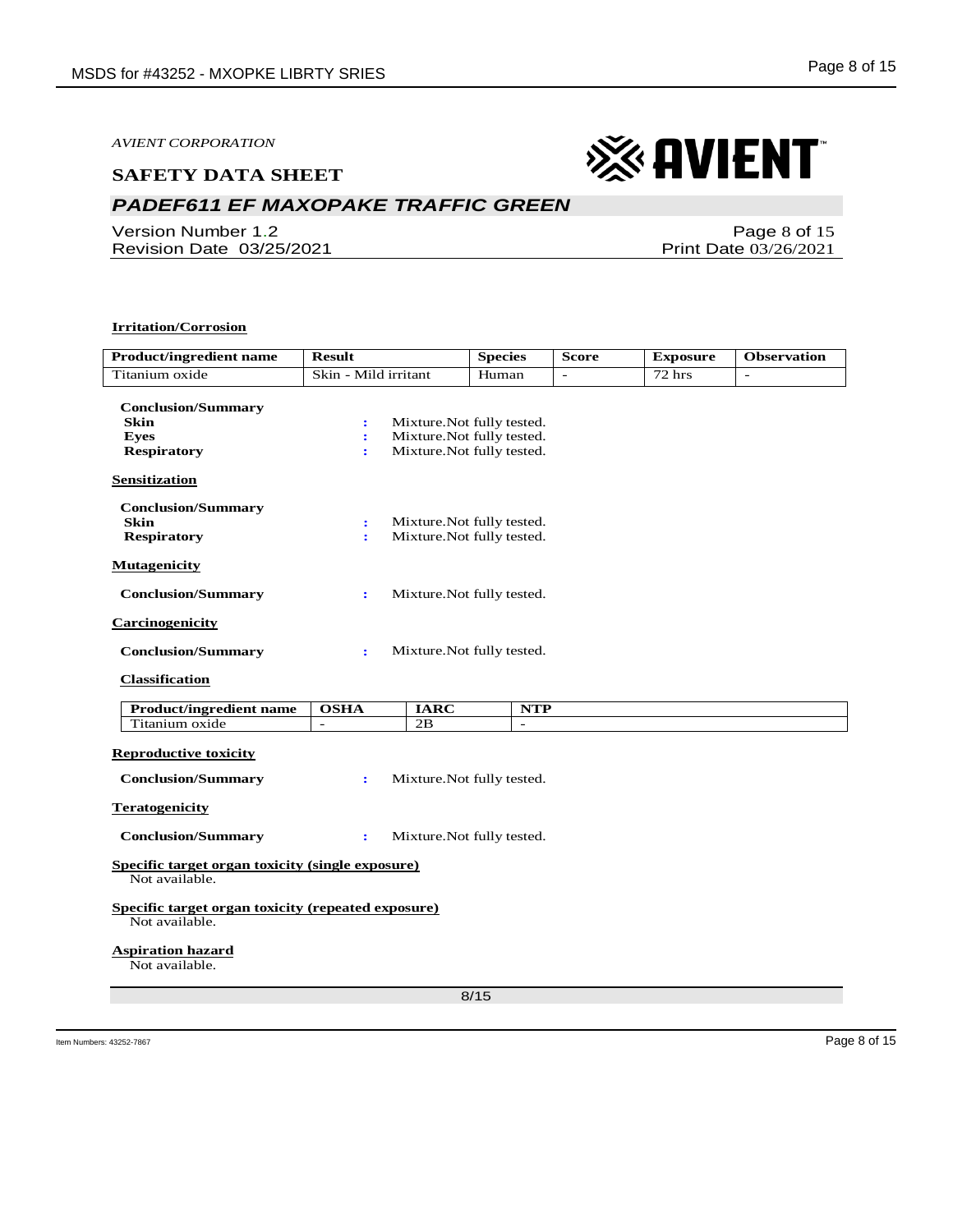| <i><b>AVIENT CORPORATION</b></i>                                                                                                                     |                                                                         |                                                                                                                                                                                                                                                                                                                            |
|------------------------------------------------------------------------------------------------------------------------------------------------------|-------------------------------------------------------------------------|----------------------------------------------------------------------------------------------------------------------------------------------------------------------------------------------------------------------------------------------------------------------------------------------------------------------------|
| <b>SAFETY DATA SHEET</b>                                                                                                                             |                                                                         | <b>&amp; AVIENT</b>                                                                                                                                                                                                                                                                                                        |
| <b>PADEF611 EF MAXOPAKE TRAFFIC GREEN</b>                                                                                                            |                                                                         |                                                                                                                                                                                                                                                                                                                            |
| <b>Version Number 1.2</b><br>Revision Date 03/25/2021                                                                                                |                                                                         | Page 9 of 15<br><b>Print Date 03/26/2021</b>                                                                                                                                                                                                                                                                               |
|                                                                                                                                                      |                                                                         |                                                                                                                                                                                                                                                                                                                            |
| Information on the likely routes of<br>exposure                                                                                                      | ÷                                                                       | Not available.                                                                                                                                                                                                                                                                                                             |
| Potential acute health effects                                                                                                                       |                                                                         |                                                                                                                                                                                                                                                                                                                            |
| <b>Eye contact</b><br><b>Inhalation</b><br><b>Skin contact</b><br><b>Ingestion</b>                                                                   | $\ddot{\phantom{a}}$<br>÷<br>÷<br>÷                                     | No known significant effects or critical hazards.<br>No known significant effects or critical hazards.<br>No known significant effects or critical hazards.<br>No known significant effects or critical hazards.                                                                                                           |
| <u>Symptoms related to the physical, chemical and toxicological characteristics</u>                                                                  |                                                                         |                                                                                                                                                                                                                                                                                                                            |
| <b>Eye contact</b><br><b>Inhalation</b><br><b>Skin contact</b><br><b>Ingestion</b>                                                                   | ÷<br>÷<br>$\bullet$                                                     | No specific data.<br>No specific data.<br>No specific data.<br>No specific data.                                                                                                                                                                                                                                           |
|                                                                                                                                                      |                                                                         | Delayed and immediate effects and also chronic effects from short and long term exposure                                                                                                                                                                                                                                   |
| <u>Short term exposure</u>                                                                                                                           |                                                                         |                                                                                                                                                                                                                                                                                                                            |
| <b>Potential immediate effects</b><br><b>Potential delayed effects</b>                                                                               | ÷<br>٠                                                                  | Not available.<br>Not available.                                                                                                                                                                                                                                                                                           |
| Long term exposure                                                                                                                                   |                                                                         |                                                                                                                                                                                                                                                                                                                            |
| <b>Potential immediate effects</b><br><b>Potential delayed effects</b>                                                                               | $\ddot{\cdot}$<br>$\mathbf{r}$                                          | Not available.<br>Not available.                                                                                                                                                                                                                                                                                           |
| <b>Potential chronic health effects</b>                                                                                                              |                                                                         |                                                                                                                                                                                                                                                                                                                            |
| <b>Conclusion/Summary</b>                                                                                                                            | $\ddot{\cdot}$                                                          | Mixture. Not fully tested.                                                                                                                                                                                                                                                                                                 |
| <b>General</b><br><b>Carcinogenicity</b><br><b>Mutagenicity</b><br><b>Teratogenicity</b><br><b>Developmental effects</b><br><b>Fertility effects</b> | $\ddot{\phantom{a}}$<br>÷<br>$\ddot{\cdot}$<br>÷<br>$\ddot{\cdot}$<br>÷ | No known significant effects or critical hazards.<br>No known significant effects or critical hazards.<br>No known significant effects or critical hazards.<br>No known significant effects or critical hazards.<br>No known significant effects or critical hazards.<br>No known significant effects or critical hazards. |
| <b>Numerical measures of toxicity</b>                                                                                                                |                                                                         |                                                                                                                                                                                                                                                                                                                            |
| <b>Acute toxicity estimates</b>                                                                                                                      |                                                                         |                                                                                                                                                                                                                                                                                                                            |

| <b>Product/ingredient name</b> | Oral | Dermal | <b>Inhalation</b><br>(gases) | <b>Inhalation</b><br>(vapors) | <b>Inhalation</b><br>(dusts and |
|--------------------------------|------|--------|------------------------------|-------------------------------|---------------------------------|
|                                |      |        |                              |                               |                                 |
|                                |      | 9/15   |                              |                               |                                 |
|                                |      |        |                              |                               |                                 |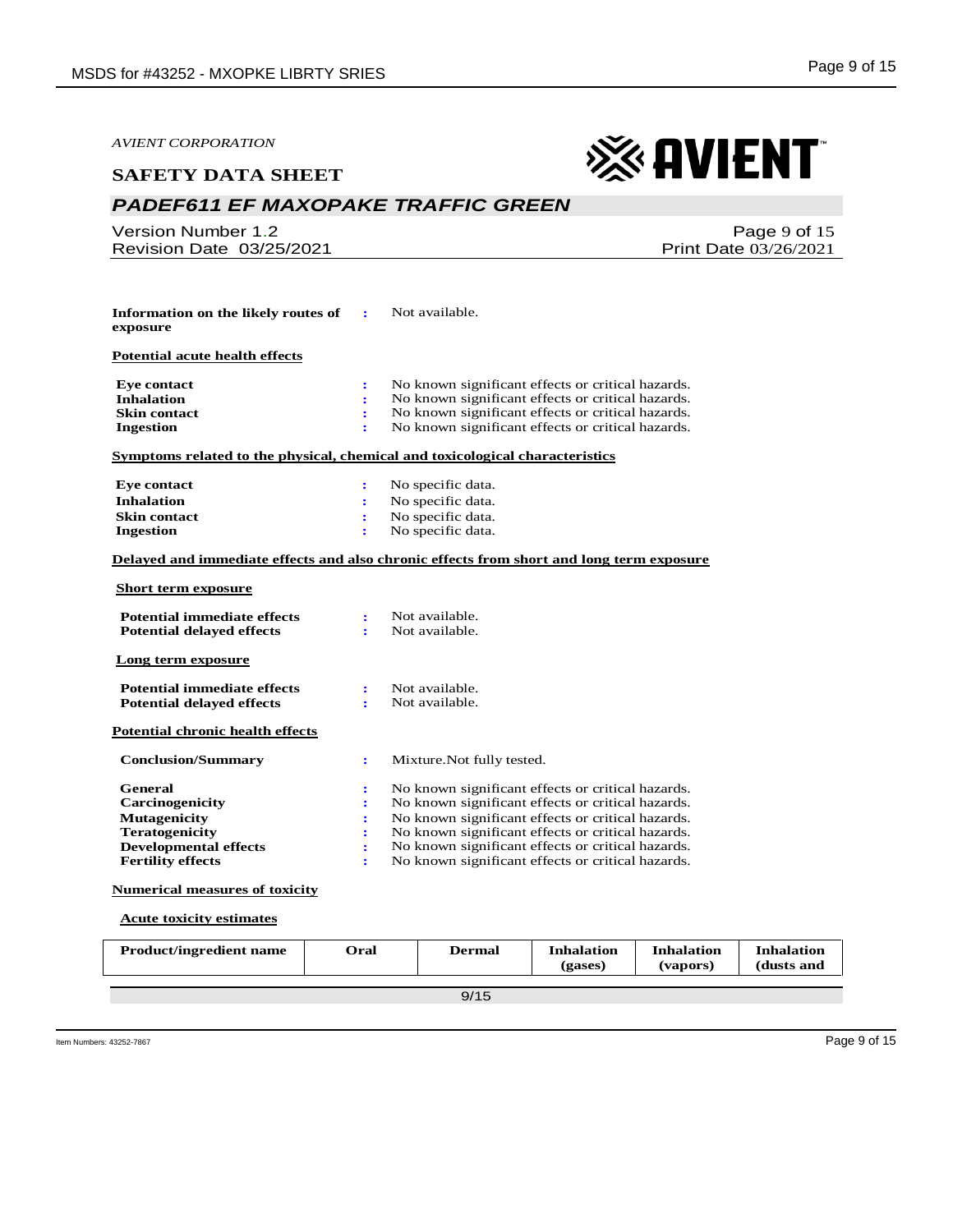#### **SAFETY DATA SHEET**

## *PADEF611 EF MAXOPAKE TRAFFIC GREEN*

Version Number 1.2 Revision Date 03/25/2021

Page 10 of 15 Print Date 03/26/2021

|                                              |     |     |     |     | mists)              |
|----------------------------------------------|-----|-----|-----|-----|---------------------|
| PADEF611 EF MAXOPAKE<br><b>TRAFFIC GREEN</b> | N/A | N/A | N/A | N/A | $6.82 \text{ Mg}/l$ |
| Titanium oxide                               | N/A | N/A | N/A | N/A | 6.82 Mg/l           |

**Other information :** This mixture has not been evaluated as a whole for health effects. Exposure effects listed are based on existing health data for the individual components which comprise the mixture.

## **Section 12. Ecological information**

#### **Toxicity**

| <b>Product/ingredient name</b>                                    | <b>Result</b>                                                                    | <b>Species</b>                                                   | <b>Exposure</b> |
|-------------------------------------------------------------------|----------------------------------------------------------------------------------|------------------------------------------------------------------|-----------------|
| Titanium oxide                                                    |                                                                                  |                                                                  |                 |
|                                                                   | Acute $LC50 > 1,000$ Mg/l                                                        | Fish - Fundulus heteroclitus                                     | 96 h            |
|                                                                   | Marine water                                                                     |                                                                  |                 |
|                                                                   | Acute LC50 3 Mg/l Fresh water                                                    | Crustaceans - Ceriodaphnia                                       | 48 h            |
|                                                                   |                                                                                  | dubia                                                            |                 |
|                                                                   | Acute LC50 6.5 Mg/l Fresh                                                        | Daphnia - Daphnia pulex                                          | 48 h            |
|                                                                   | water                                                                            |                                                                  |                 |
| PADEF611 EF MAXOPAKE TRAFFIC GREEN                                |                                                                                  |                                                                  |                 |
| Remarks - Acute - Aquatic                                         | Chemicals are not readily available as they are bound within the polymer matrix. |                                                                  |                 |
| invertebrates.:                                                   |                                                                                  |                                                                  |                 |
| <b>Conclusion/Summary</b><br><b>Persistence and degradability</b> | polymer matrix.                                                                  | Chemicals are not readily available as they are bound within the |                 |
| <b>Conclusion/Summary</b>                                         | ÷<br>polymer matrix.                                                             | Chemicals are not readily available as they are bound within the |                 |
| <b>Conclusion/Summary</b>                                         | ÷<br>polymer matrix.                                                             | Chemicals are not readily available as they are bound within the |                 |
| <b>Bioaccumulative potential</b><br>Not available.                |                                                                                  |                                                                  |                 |
|                                                                   | 10/15                                                                            |                                                                  |                 |

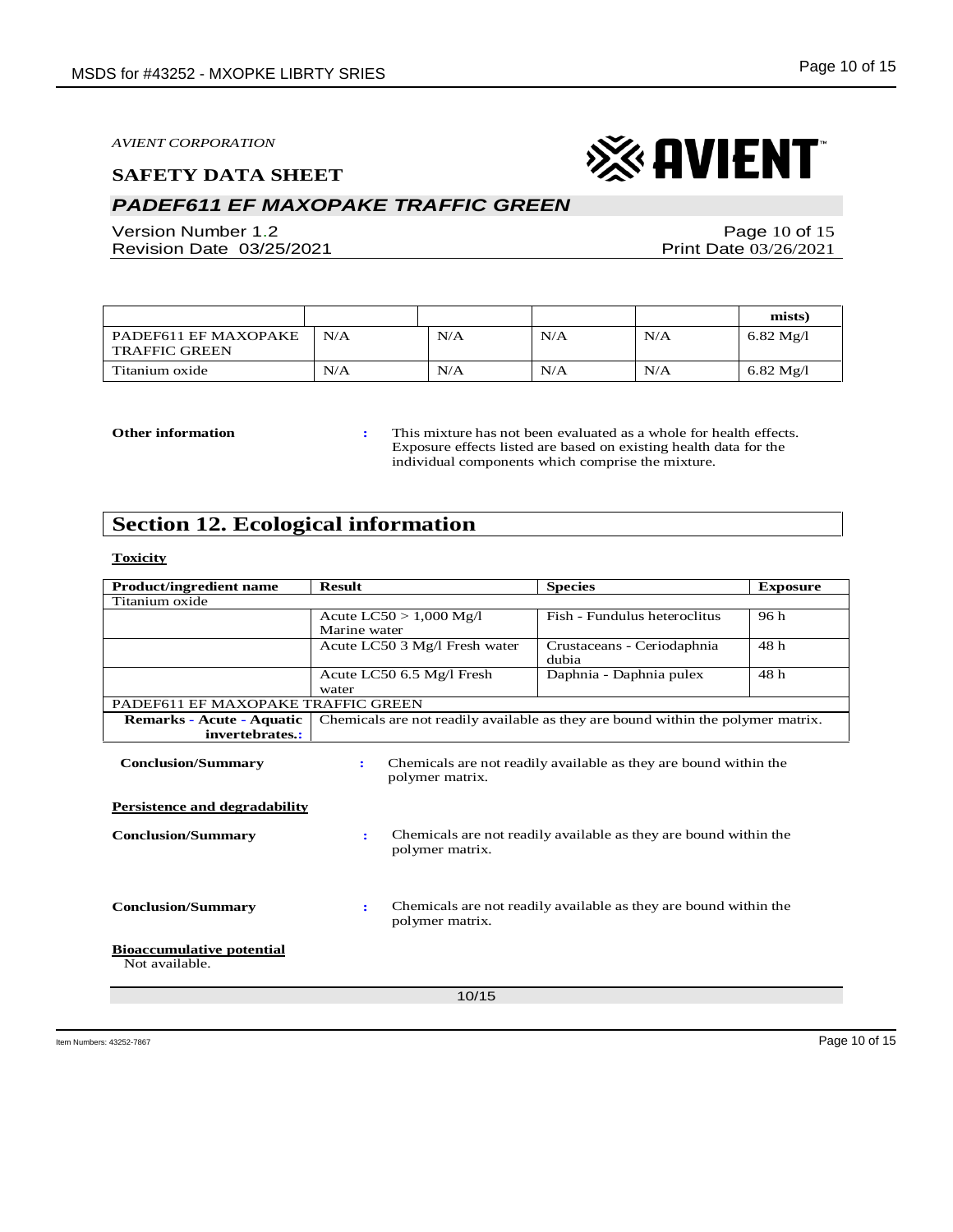#### **SAFETY DATA SHEET**

## *PADEF611 EF MAXOPAKE TRAFFIC GREEN*

Version Number 1.2 Revision Date 03/25/2021

## ※ AVIENT

Page 11 of 15 Print Date 03/26/2021

#### **Mobility in soil**

**Soil/water partition coefficient (KOC) :** Not available.

**Other adverse effects :** No known significant effects or critical hazards.

### **Section 13. Disposal considerations**

**Disposal methods :** The generation of waste should be avoided or minimized wherever possible. Disposal of this product, solutions and any by-products should at all times comply with the requirements of environmental protection and waste disposal legislation and any regional local authority requirements. Dispose of surplus and non-recyclable products via a licensed waste disposal contractor. Waste should not be disposed of untreated to the sewer unless fully compliant with the requirements of all authorities with jurisdiction. Waste packaging should be recycled. Incineration or landfill should only be considered when recycling is not feasible. This material and its container must be disposed of in a safe way. Empty containers or liners may retain some product residues. Avoid dispersal of spilled material and runoff and contact with soil, waterways, drains and sewers.

**United States - RCRA Acute hazardous waste "P" List:** Not listed

**United States - RCRA Toxic hazardous waste "U" List:** Not listed

### **Section 14. Transport information**

| U.S.DOT 49CFR<br>Ground/Air/Water      | Not regulated for transportation.                              |
|----------------------------------------|----------------------------------------------------------------|
| International Air<br>ICAO/IATA         | Not classified as dangerous goods under transport regulations. |
| International Water<br><b>IMO/IMDG</b> | Not classified as dangerous goods under transport regulations. |

## **Section 15. Regulatory information**

| U.S. Federal regulations | United States - TSCA 12(b) - Chemical export notification: None<br>of the components are listed. |
|--------------------------|--------------------------------------------------------------------------------------------------|
|                          | 11/15                                                                                            |
|                          |                                                                                                  |

Item Numbers: 43252-7867 Page 11 of 15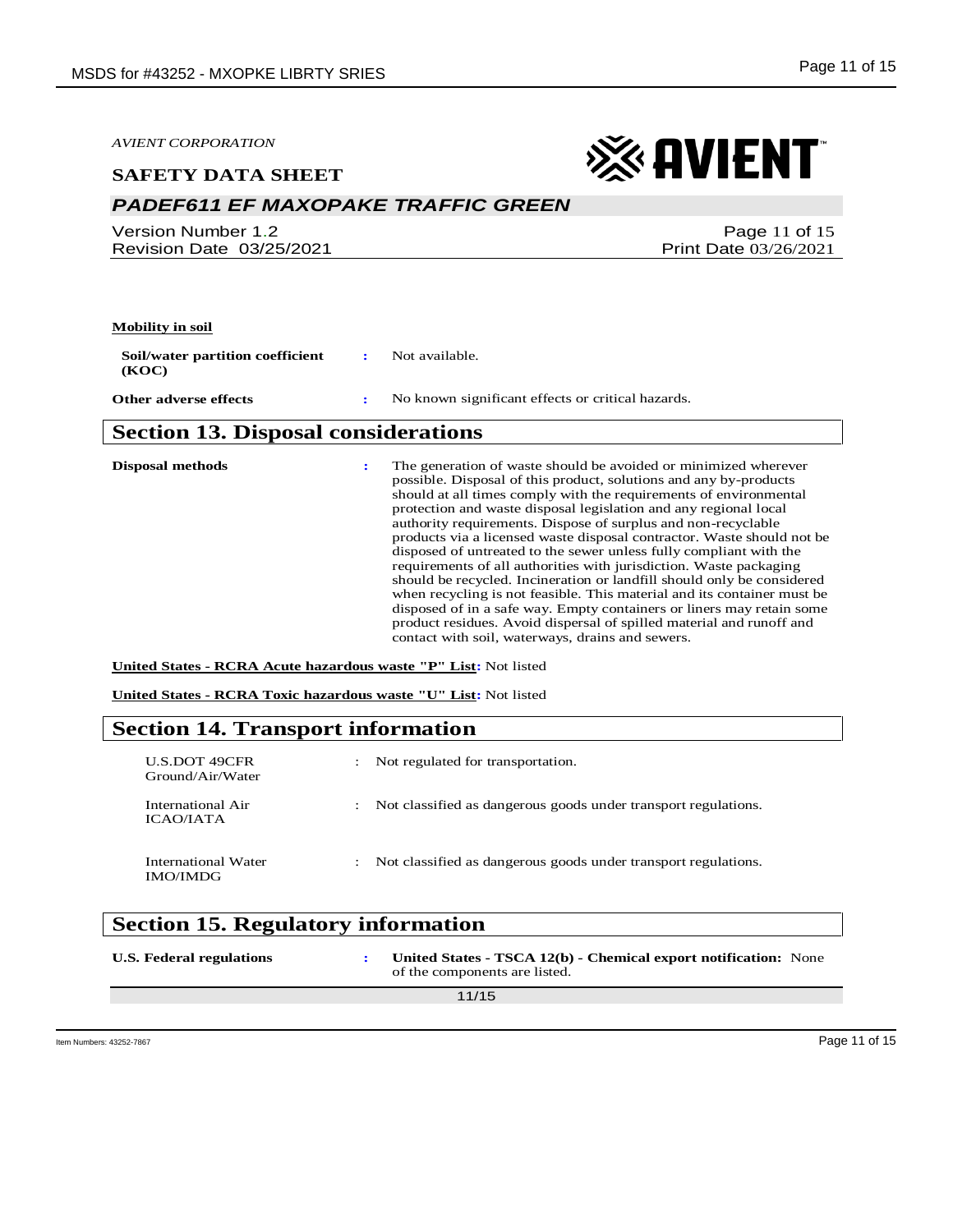#### **SAFETY DATA SHEET**



## *PADEF611 EF MAXOPAKE TRAFFIC GREEN*

Version Number 1.2 Revision Date 03/25/2021

Page 12 of 15 Print Date 03/26/2021

**United States - TSCA 4(a) - Final Test Rules:** Not listed **United States - TSCA 4(a) - ITC Priority list:** Not listed **United States - TSCA 4(a) - Proposed test rules:** Not listed **United States - TSCA 4(f) - Priority risk review:** Not listed **United States - TSCA 5(a)2 - Final significant new use rules:** Not listed **United States - TSCA 5(a)2 - Proposed significant new use rules:**  Not listed **United States - TSCA 5(e) - Substances consent order:** Not listed **United States - TSCA 6 - Final risk management:** Not listed **United States - TSCA 6 - Proposed risk management:** Not listed **United States - TSCA 8(a) - Chemical risk rules:** Not listed **United States - TSCA 8(a) - Dioxin/Furane precusor:** Not listed **United States - TSCA 8(a) - Chemical Data Reporting (CDR):** Not determined **United States - TSCA 8(a) - Preliminary assessment report (PAIR):** Not listed **United States - TSCA 8(c) - Significant adverse reaction (SAR):**  Not listed **United States - TSCA 8(d) - Health and safety studies:** Not listed **United States - EPA Clean water act (CWA) section 307 - Priority pollutants:** Listed **Phthalocyanine green Phenol Vinyl chloride monomer United States - EPA Clean water act (CWA) section 311 - Hazardous substances:** Listed **United States - EPA Clean air act (CAA) section 112 - Accidental release prevention - Flammable substances:** Not listed **United States - EPA Clean air act (CAA) section 112 - Accidental release prevention - Toxic substances:** Not listed **United States - Department of commerce - Precursor chemical:**  Not listed **Clean Air Act Section 112(b) Hazardous Air Pollutants (HAPs) :** Listed **Clean Air Act Section 602 Class I :** Not listed **Clean Air Act Section 602 Class II :** Not listed **DEA List I Chemicals (Precursor :** Not listed **DEA List II Chemicals (Essential :** Not listed

**US. EPA CERCLA Hazardous Substances (40 CFR 302)**

12/15

**Substances**

**Substances**

**Chemicals)**

**Chemicals)**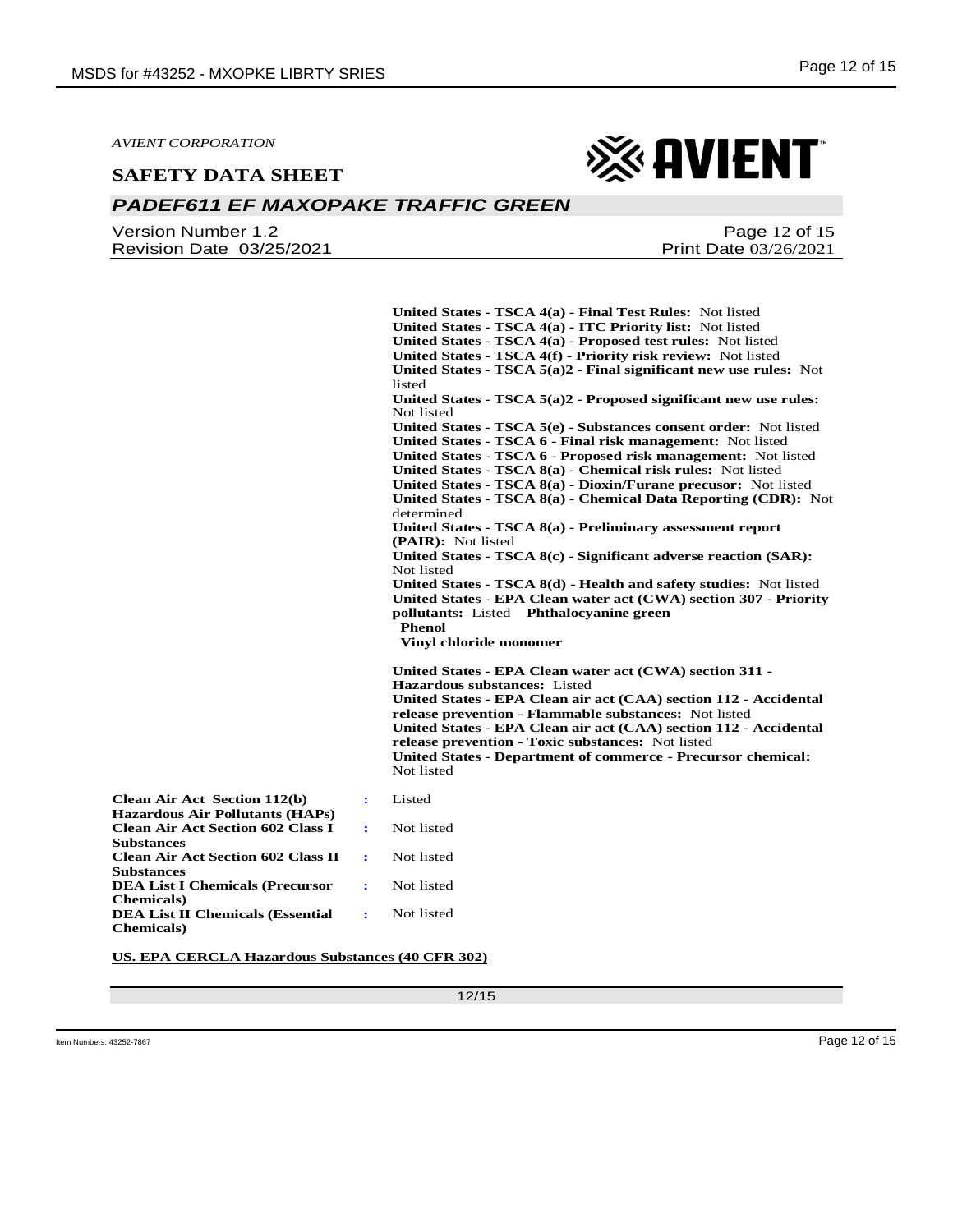#### **SAFETY DATA SHEET**

## *PADEF611 EF MAXOPAKE TRAFFIC GREEN*

Version Number 1.2 Revision Date 03/25/2021

Page 13 of 15 Print Date 03/26/2021

※ AVIENT

not applicable **SARA 311/312**

**Classification :** Not applicable.

#### **Composition/information on ingredients**

No products were found.

| <b>Name</b>    |                  | <b>Classification</b>        |
|----------------|------------------|------------------------------|
| Titanium oxide | $-<=$ 3<br>$>=1$ | CARCINOGENICITY - Category 2 |
|                |                  |                              |

Not applicable.

| <b>State regulations</b> |                                                                      |
|--------------------------|----------------------------------------------------------------------|
| <b>Massachusetts</b>     | None of the components are listed.                                   |
| <b>New York</b>          | None of the components are listed.                                   |
| <b>New Jersey</b>        | The following components are listed:<br>Ethene, chloro-, homopolymer |
|                          | Titanium dioxide                                                     |
| Pennsylvania             | The following components are listed:                                 |
|                          | Titanium dioxide                                                     |

**California Prop. 65**

**WARNING**: This product can expose you to Titanium dioxide, which is known to the State of California to cause cancer. For more information go to www.P65Warnings.ca.gov.

| <b>Ingredient name</b> | No significant risk level | <b>Maximum acceptable</b><br>dosage level |
|------------------------|---------------------------|-------------------------------------------|
| Titanium dioxide       |                           |                                           |

| United States inventory (TSCA 8b) | $\mathbf{r}$ | All components are active or exempted. |
|-----------------------------------|--------------|----------------------------------------|
| <b>Canada inventory</b>           | ÷            | All components are listed or exempted. |
| <b>International regulations</b>  |              |                                        |
| <b>Inventory list</b>             |              |                                        |
| Australia                         |              | Not determined.                        |
| Canada                            |              | All components are listed or exempted. |
| China                             |              | Not determined.                        |
| <b>Europe inventory</b>           |              | Not determined.                        |
|                                   |              | 13/15                                  |
|                                   |              |                                        |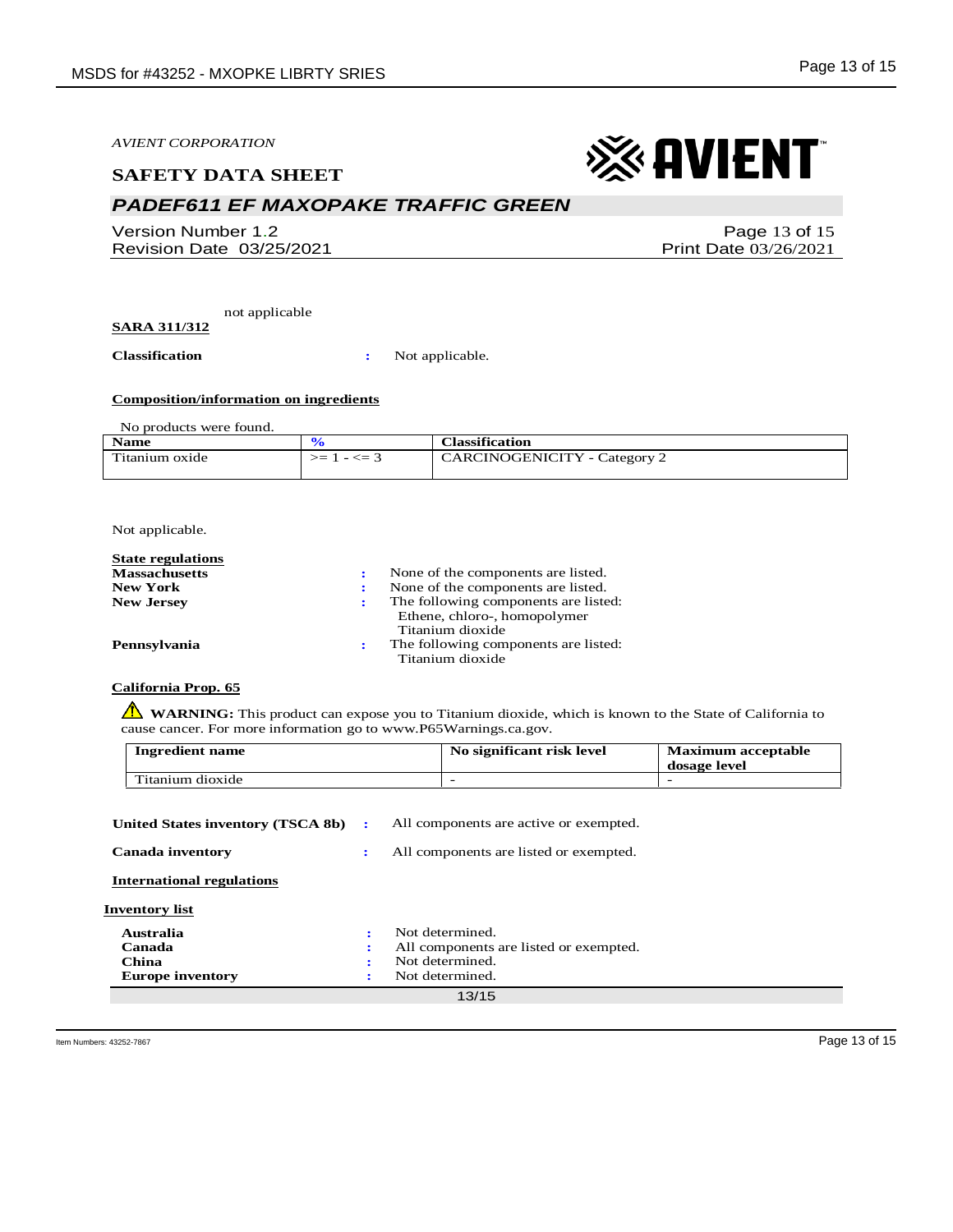#### **SAFETY DATA SHEET**

## *PADEF611 EF MAXOPAKE TRAFFIC GREEN*

Version Number 1.2 Revision Date 03/25/2021

Page 14 of 15 Print Date 03/26/2021

※ AVIENT

| Japan                    | Not determined.                        |
|--------------------------|----------------------------------------|
| <b>New Zealand</b>       | Not determined.                        |
| <b>Philippines</b>       | Not determined.                        |
| <b>Republic of Korea</b> | Not determined.                        |
| Taiwan                   | Not determined.                        |
| <b>Turkey</b>            | Not determined.                        |
| <b>United States</b>     | All components are active or exempted. |

## **Section 16. Other information**

#### **Hazardous Material Information System (U.S.A.)**



**Caution: HMIS® ratings are based on a 0-4 rating scale, with 0 representing minimal hazards or risks, and 4 representing significant hazards or risks. Although HMIS® ratings and the associated label are not required on SDSs or products leaving a facility under 29 CFR 1910.1200, the preparer may choose to provide them. HMIS® ratings are to be used with a fully implemented HMIS® program. HMIS® is a registered trademark and service mark of the American Coatings Association, Inc.**

**The customer is responsible for determining the PPE code for this material. For more information on HMIS® Personal Protective Equipment (PPE) codes, consult the HMIS® Implementation Manual. History**

| Date of printing               |   | 03/26/2021                                                               |
|--------------------------------|---|--------------------------------------------------------------------------|
| Date of issue/Date of revision |   | 03/25/2021                                                               |
| Date of previous issue         | ٠ | 02/25/2021                                                               |
| <b>Version</b>                 | ٠ | 1.2                                                                      |
| <b>Key to abbreviations</b>    |   | $ATE = Acute Toxicity Estimate$                                          |
|                                |   | $BCF = Bioconcentration Factor$                                          |
|                                |   | $GHS = Globally Harmonized System of Classification and Labelling of$    |
|                                |   | Chemicals                                                                |
|                                |   | $IATA = International Air Transport Association$                         |
|                                |   | $\text{IBC}$ = Intermediate Bulk Container                               |
|                                |   | $IMDG = International\,$ Maritime Dangerous Goods                        |
|                                |   | $LogPow = logarithm$ of the octanol/water partition coefficient          |
|                                |   | $MARPOL = International Convention for the Prevention of Pollution From$ |
|                                |   | Ships, 1973 as modified by the Protocol of 1978. ("Marpol" $=$ marine    |
|                                |   | pollution)                                                               |
|                                |   | $UN = United Nations$                                                    |
| <b>References</b>              | ÷ | Not available.                                                           |
| <b>Notice to reader</b>        |   |                                                                          |

**To the best of our knowledge, the information contained herein is accurate. However, neither the above-**

14/15